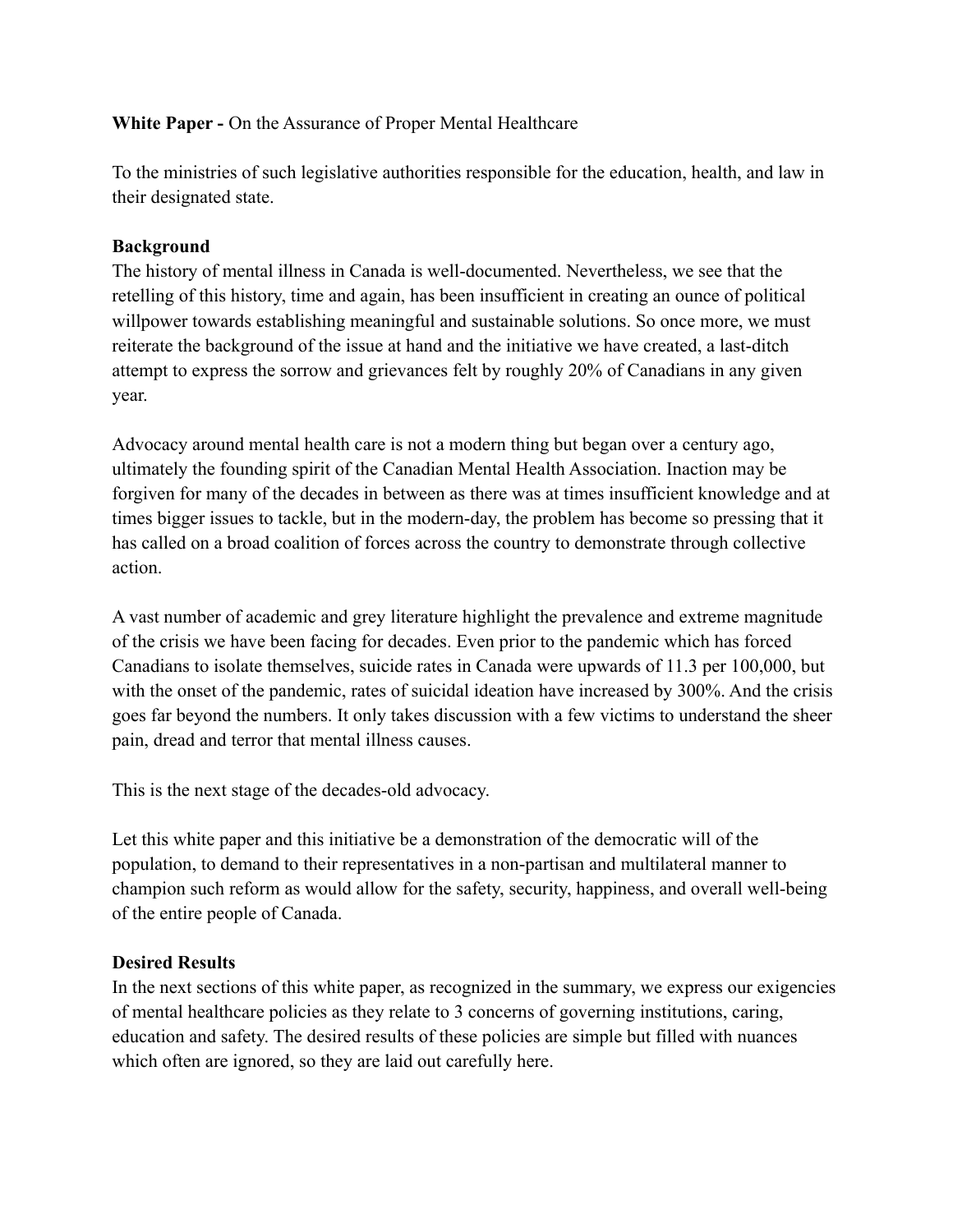The policies specified, you will find, are not completely associated with the desired results as the policies recommended are directed towards care for students in specific. The purpose of this deviation is to encourage, at the very least, a gradual establishment of the necessary support systems in respect to mental healthcare and to, in the meantime, target care policies towards the population with greatest risk of short term and long term negative impacts.

All individuals who face mental illness must be able to access support regardless of their financial status, geographical location, personal identity or requirement for a specific form of care that is tailored to their situation.

All individuals must be provided with the necessary knowledge to access the care they so require. There must be limited to no barriers in accessing care with ease and as needed. Individuals must be able to access to appropriate mental health support in a timely fashion while experiencing no delays.

Awareness must be raised in such a manner that destigmatizes mental illness and the access of care. This does not simply mean awareness that the issue is one that exists, but an in-depth understanding must be available to the public of the causes and symptoms of barriers to mental wellness and ways to support those in a positive manner. This awareness must especially be clear to those community leaders to play a pivotal part in individuals' processes of overcoming such barriers.

No individual should face discrimination in regards to their race, sex, gender, sexuality or other variables of identity in their efforts to access care and all must be able to get care tailored and personalized to them to an extent so that they may overcome their challenges with aid considering the past challenges which they may have faced.

All individuals who face such barriers to wellness must have support in developing a path to recovering from all manifestations of their affliction without their need of fear for a full restoration to former or possible prosperity, including in issues of career, education or the fulfillment of needs of esteem or self-actualization.

The policies recommended are made to deal with the perpetual symptoms of the mental health crisis, but they must also come with a broader refocus on public policy in general, towards the minimization of the occurrence of mental illness. While spoken of frequently, such a view of the necessary actions is scarcely seen. Such a change in political outlook will entail cooperative behaviour and inquisitorial discourse as opposed to adversarial debate. The incorporation of such realpolitik into future policy decisions will enable citizens to be supported in all factors of life that impact their mental sanity, from housing to childcare to economic growth and beyond. The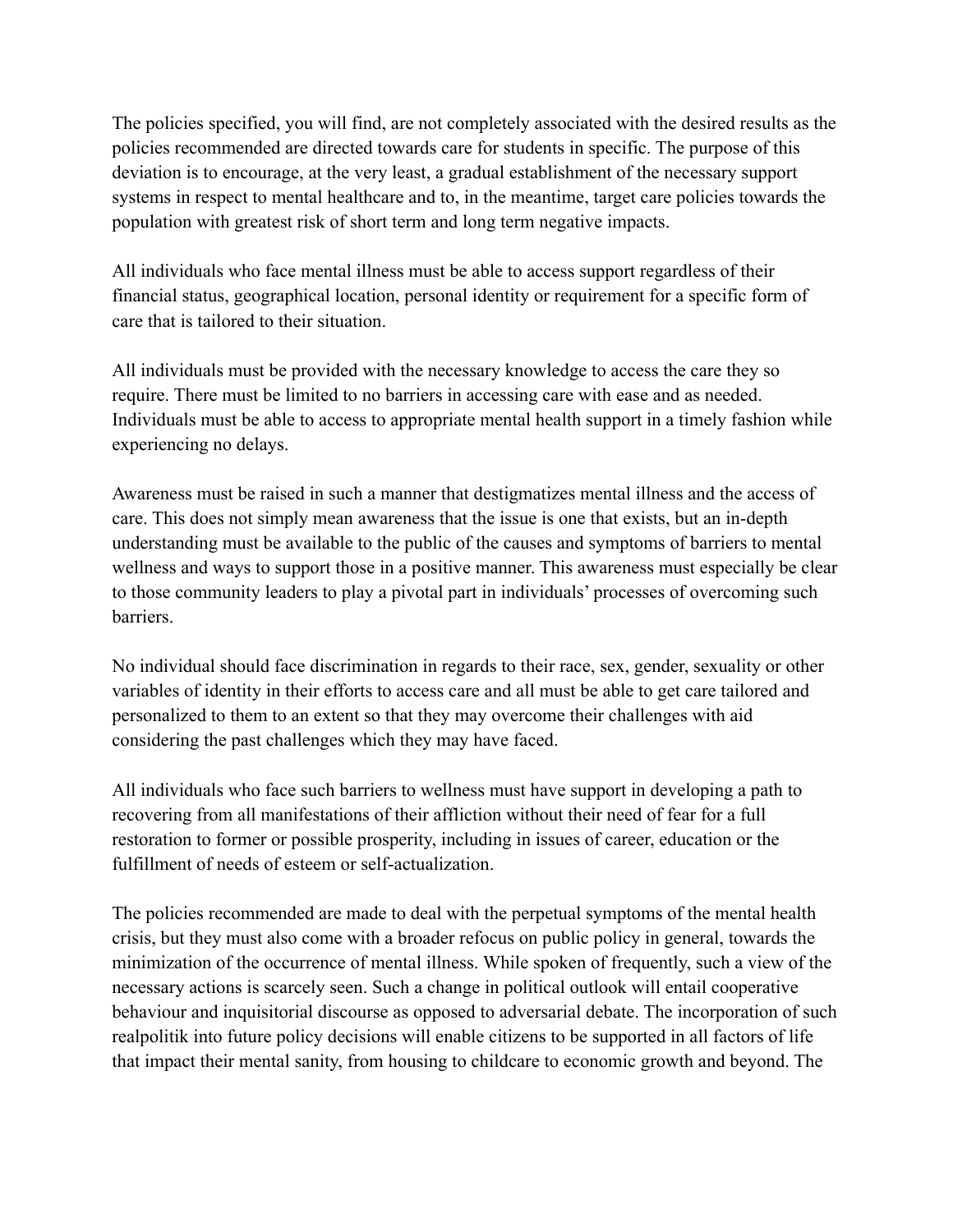need for this shift, however, should not be used to downplay the immediate need for action to deal with symptoms of the crisis at hand as it often is.

Studies of economics and accounting alike demonstrate that such programming will, if properly established, enable both budgetary savings and savings to the general populace in vast sums. Should this not be enough motivation, one should also consider the lives such programming may save, the pain it will prevent and the contributions it will bring to the wellbeing of society in general.

Together, our legislative assemblies must mobilize immediately and to their fullest capabilities to implement policies which may accomplish not a few, but all of these goals, and for their efforts, they will witness popular support and, more importantly, the steady rise in the well-being of their communities.

#### **Provision of Care**

Such policies that may be specific to accomplishing the goals, or at least moving towards their accomplishment, laid out by the initiative in respect to ensuring all individuals have access to the mental healthcare services they require are laid out below.

Students must be assured access to bi-weekly sessions of therapy without charge to their, or their parents' pockets directly in the form of Cognitive Behavioural Therapy, Psychodynamic Psychotherapy or Dialectical Behavioural Therapy as is best suited to them, through channels of their preference, in person, by phone or online, through schools or through community systems.

Aligned with this should be the provision of one mental health check-in per year for students. This should be a session in which a student and registered therapist are able to discuss mental illness, considerations of symptoms to look for, what can be done to overcome barriers and to support peers and to make students aware of the resources made available to them. It will additionally serve to the benefit of destigmatization access to services by normalizing the process of signing out of class or events for check-ins.

Many school mental health workers pointed to two major gaps in mental healthcare systems. First, severe underfunding of necessary resources persists across all sectors, from community provider support to school board and the university hired mental health to support institutions like Kids Help Phone. This leads to long wait times that make systems virtually useless in their ability to support students. Immediate and substantial funding must, therefore, be prioritized.

The second gap pertains to the lack of mental health support for teachers, professors and other community leaders who regularly engage with students. Because students' mental health impact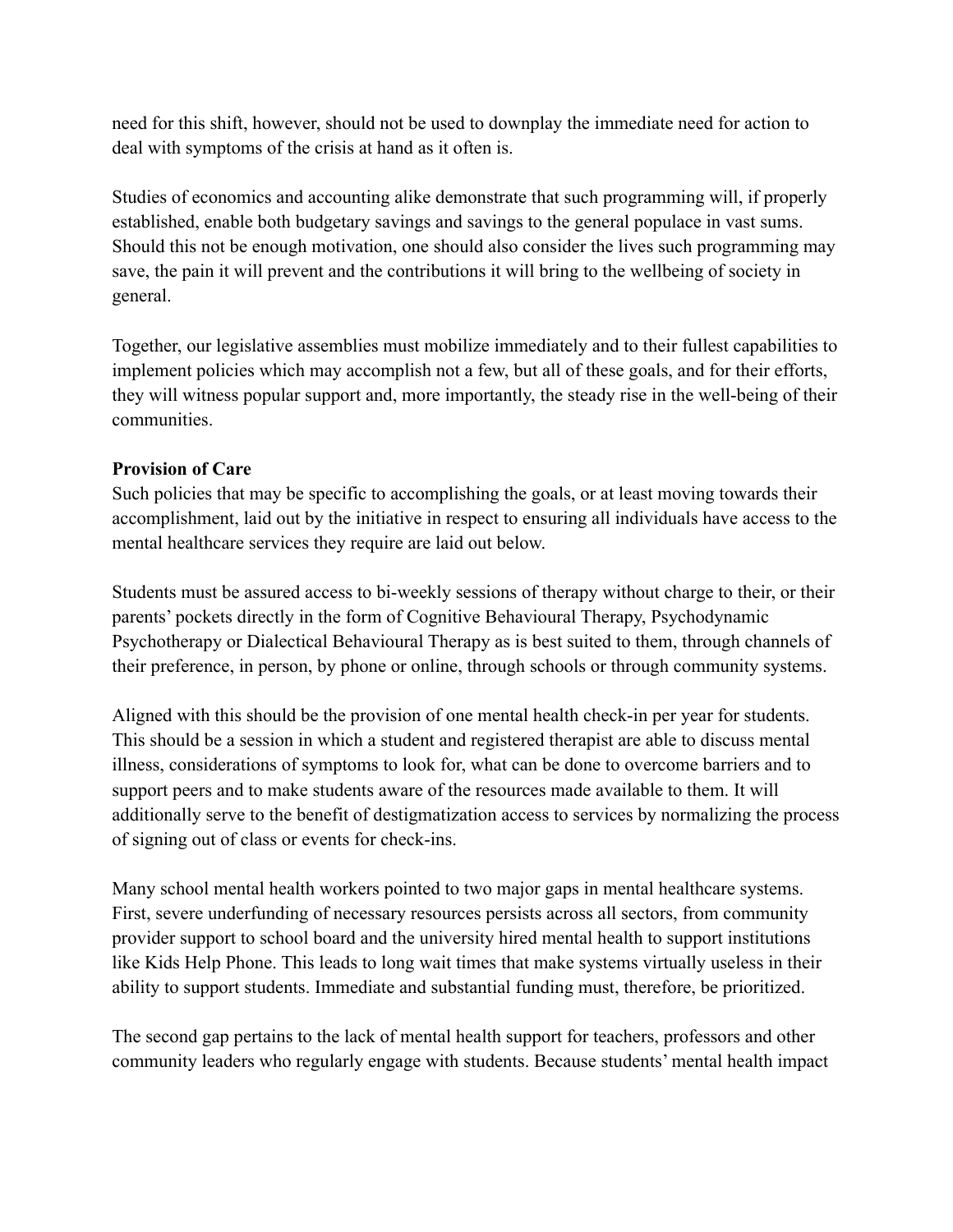their own mental health and vice-versa, it is vital that they are adequately supported in acquiring the care they need just as students are.

The policies in this section will likely be considered problematic by legislators due to the overwhelming costs, but significant research, again in both academic and grey literature, demonstrates that, implemented properly, without shortcuts, care will bring in far more income economically and budgetarily than will be spent. It is thus in the best interest, even financially, for care to be provided.

It is also expected legislators will point to existing supports and the gradual development of new supports that is underway. It should be clear that the members of this initiative have explored all resources made available across Canada, even testing the benefits these systems bring, and as repeated consistently, we have found that the supports are not enough. The maintenance, and in fact exacerbation, of the crisis demonstrates this fact. Significantly more supports need to be in place, implemented without shortcut, for success to be witnessed in our objectives as outlined.

Together, these policies will establish the gradual process of providing care in such a manner that is sustainable for Canadians that require care.

#### **Provision of Education**

Such policies that may be specific to accomplishing the goals, or at least moving towards their accomplishment, laid out by the initiative in regards to ensuring there is adequate awareness of mental health, the crisis, the resources available and how to support community members.

At the core of the process of destigmatization is making individuals aware of mental illness, the dangers, the signs, the ways to cope, the ways to support others and the supports available. It is necessary that students are taught this by mandate as a part of their curriculums. Not only should this lighten the burden of the crisis but it will enable ease in finding solutions to individual situations.

Teachers and professors must also be trained in the aspects of mental illness, the dangers, the signs, the ways to cope, the ways to support others and their students and the supports available to them and their students so that they can identify, when necessary, how to support students who are facing barriers to mental wellness.

Finally, other community leaders must also be taught as they are a pivotal part of students' and citizens' lives and directly impact their mental health. This includes police officers and healthcare professionals who are often found, in academic research, to have inadequate knowledge of mental illness to support citizens who deal with it properly.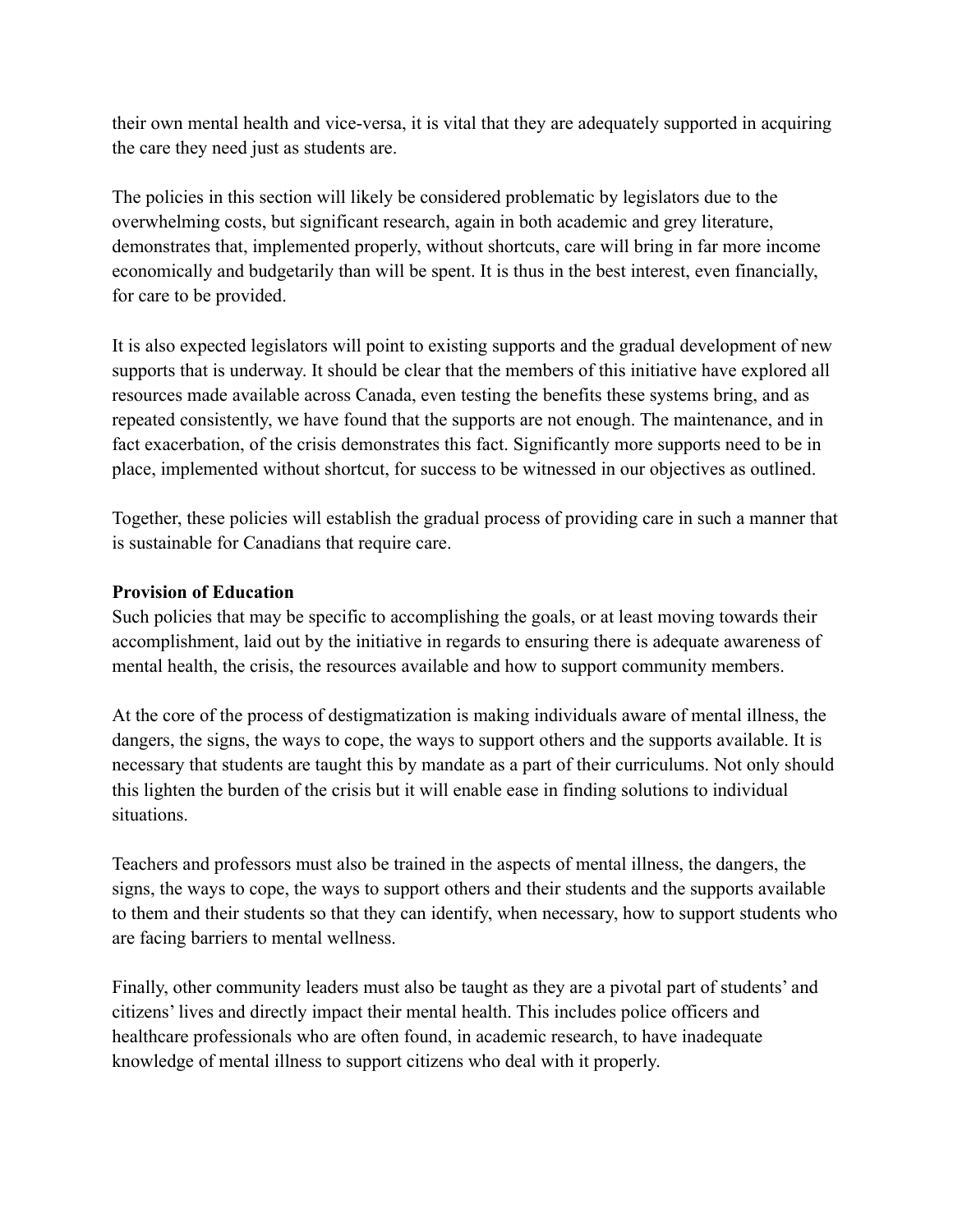Students and citizens need to know what barriers to wellness are and how to effectively overcome them and support others. These simple policies ensure this.

## **Provision of Safety**

Such policies that may be specific to accomplishing the goals, or at least moving towards their accomplishment, laid out by the initiative in regards to the gradual process of destigmatization and encouragement of discussion around mental health and access to care.

Students ought to be given mental health days off without the need for a doctor's note. This will ensure students have the time they need to overcome their barriers to wellness and can recover while also allowing for students who face barriers to accidentally instill barriers in others. This should also contribute to the process of destigmatization of mental health and taking care of mental health. An expected argument against this policy will be that students will abuse mental health days to avoid school but a simple, yet effective rebuttal can be found in the fact that normal sick days are also available for students and they too can be abused but scarcely are because of the desire to learn or parental control. An example may also be made of many employers who provide mental health days and see large increases in productivity among employees.

Mental healthcare professionals delivering care through counselling or any other form must also be given culturally responsive training so that they are aware and understanding of the various backgrounds of clients. This has been identified before as an important issue and individuals of various backgrounds often find their conditions to become worse by provision of care which is not sympathetic to their situation.

Once care has been accessed, individuals must have assurances that it will not prevent them from participating in life as they would have without. As such, there must be an explicit prohibition of discrimination on the grounds of accessing care for the purpose of employment, educational ventures or the desire to access public services. While minor in contrast to some of the other policies, this is a vital part of the process of the alleviation of distress in the care systems as many individuals do not access care for fear of stigmatization or marginalization.

Such policies will ensure that individuals who face barriers to wellness and access care may be well and supported without fear of retaliation or other threat.

#### **The Process from Here**

To direct legislators for where to proceed with the knowledge of the crisis and the knowledge of solutions to implement, we have allocated this conclusion. Some recommended policies should have legislation written and funded immediately, others may suffice with a pilot program which, should it be successful, should be implemented province-wide. We encourage legislators of all